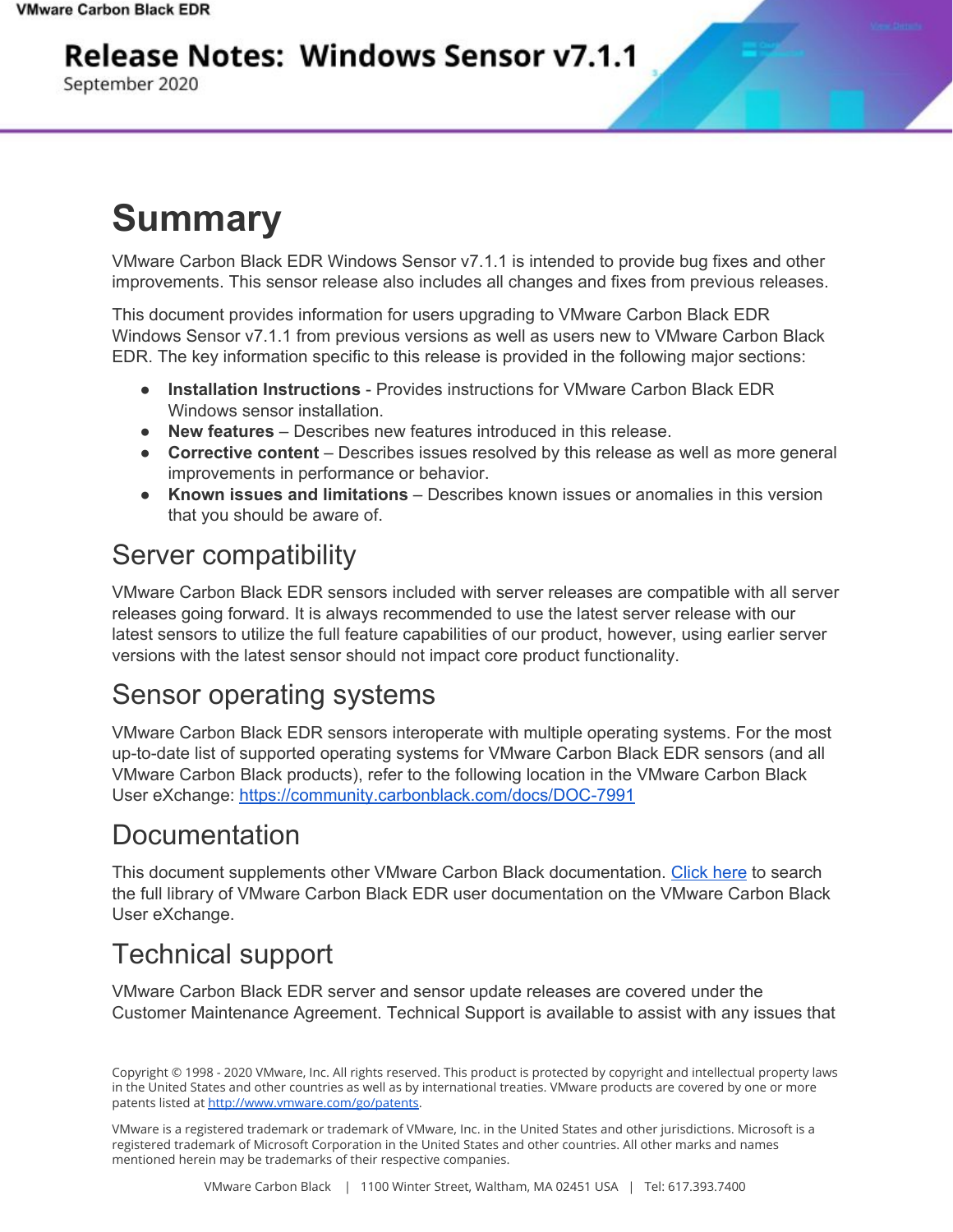might develop during the installation or upgrade process. Our Professional Services organization is also available to assist to ensure a smooth and efficient upgrade or installation.

**Note:** Before performing an upgrade, VMware Carbon Black recommends reviewing content on the User eXchange for the latest information that supplements the information contained in this document.

## **Installation Instructions**

To install the sensors on to your server, run through the following instructions:

- 1. Ensure your VMW CB EDR YUM repo is set appropriately:
	- a. The VMW CB EDR repository file to modify is */etc/yum.repos.d/CarbonBlack.repo*
	- b. Baseurl = [https://yum.distro.carbonblack.io/enterprise/stable/\\$releasever/\\$basearch/](https://yum.distro.carbonblack.io/enterprise/stable/$releasever/$basearch/)
- 2. On the VMW CB EDR server, clear the YUM cache by running the following command:
	- *a. yum clean all*
- 3. After the YUM cache has been cleared, download the sensor install package by running the following command:
	- a. Run *yum install --downloadonly --downloaddir=<package local download directory> <package>*
		- i. **Note:** The *<package local download directory>* is a directory of your choice
		- *ii.* **Note:** *<package>* is replaced by *cb-sensor-7.1.1.16959-win*
- 4. Install the new sensor package on the VMW CB EDR server by running the command:
	- *a. rpm -i --force <package>*
- 5. Make the new installation package available in the server console UI by running the command:
	- a. */usr/share/cb/cbcheck sensor-builds --update*
		- *i.* **Note:** If your groups have *Automatic Update* enabled, the sensors in that group will start to automatically update.

Your new sensor versions should now be available via the console. For any issues, please contact VMware Carbon Black Technical Support.

**Important Note:** It is always encouraged to conduct a reboot of the endpoint after installation (or restart) of our sensor to ensure the sensor properly captures the full historical data of all running processes and associated information.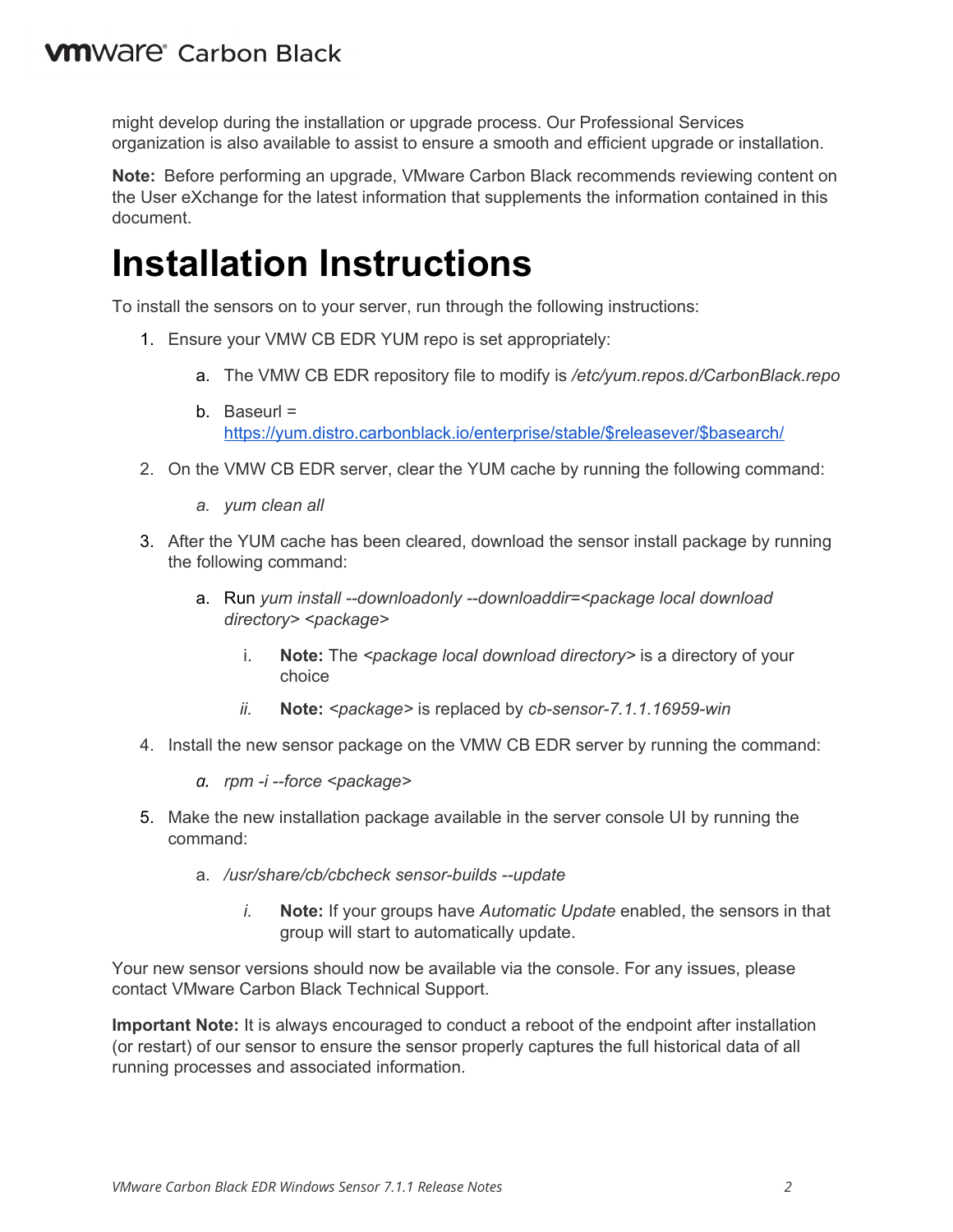## **Corrective Content**

This release provides the following corrective content changes:

- Improved sensor performance for parsing DNS packets. [CB-32324]
- Fixed a bug causing character display issues for machines using non-US locales. [CB-32405]
- Fixed a bug with potential cb.exe service crashes by adding a null check. [CB-32678]

# **Known Issues and Limitations**

Known issues associated with this version of the sensor are included below:

- **Enabling Collection of Binary Info on Running Sensors Does Not Immediately Report Previously Observed Binary Info:** Sensors which enable collection of binary information (post sensor installation) will not see binary information for binaries already observed while collection of binary info was disabled. This can be worked around through an uninstall and reinstall of the sensor. [CB-30893]
- **Disabling DNS Name Resolution For NetConn Events:** Versions of the sensor prior to 7.1.1 (and 6.1.12 for XP/Server2003) were susceptible to high CPU utilization in the IP Address-to-Hostname resolution functionality of the sensor. This issue has been addressed, however, this registry key will still disable IP address name resolution for customers who wish to do so. [CB-17552]:

[HKEY\_LOCAL\_MACHINE\SOFTWARE\CarbonBlack\config]

"DisableNetConnNameResolution"=dword:00000001

- **Obfuscated Windows Sensors Will Not Start After First Reboot:** Windows sensors installed from an obfuscated sensor group will not start after first reboot. A second reboot will start the sensor service. [CB-28062]
- **CB Entries Remaining in Add/Remove Programs:** Customers uninstalling their CB EDR Windows sensor through uninst.exe will notice remaining CB entries in the Add/Remove Programs window. [CB-28059]
- **CB Branding Is Different Between MSI and EXE Installers:** Customers using the Add/Remove Program window to manage their CB EDR Windows sensor installation should be aware that the CB branding between the MSI and EXE installers is different. [CB-28063]

# **Contacting Support**

Use one of the following channels to request support or ask support questions:

● **Web:** User [eXchange](https://community.carbonblack.com/)